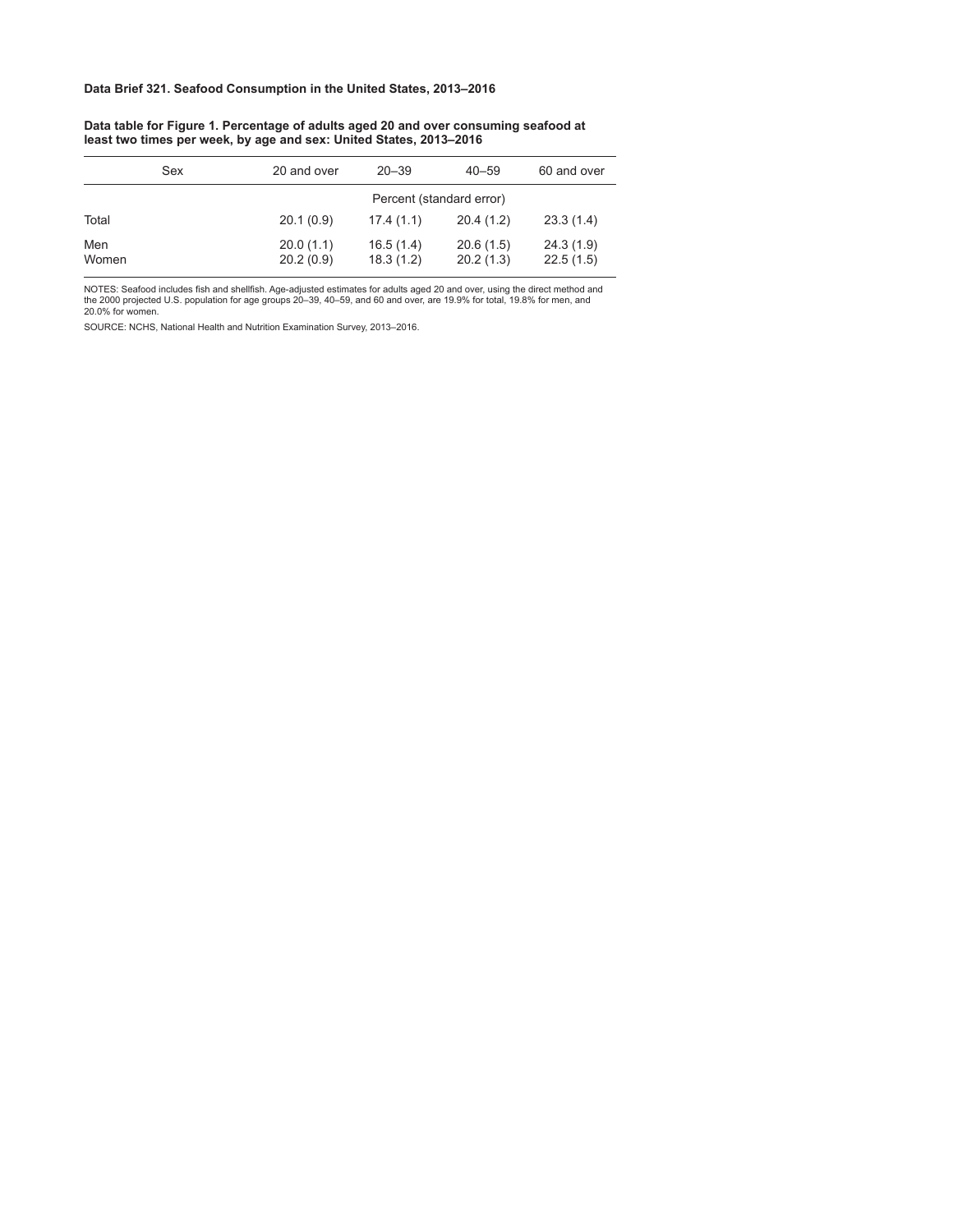**Data table for Figure 2. Age-adjusted percentage of adults aged 20 and over consuming seafood at least two times per week, by race and Hispanic origin and sex: United States, 2013–2016**

| Sex          | Non-Hispanic<br>white  | Non-Hispanic<br>black    | Non-Hispanic<br>Asian  | Hispanic               |  |
|--------------|------------------------|--------------------------|------------------------|------------------------|--|
|              |                        | Percent (standard error) |                        |                        |  |
| Total        | 18.7(1.1)              | 22.6(1.5)                | 41.2(1.7)              | 14.5(0.9)              |  |
| Men<br>Women | 18.9(1.4)<br>18.6(1.1) | 20.8(1.5)<br>24.0(1.8)   | 41.2(2.1)<br>41.5(1.9) | 14.7(1.2)<br>14.3(0.9) |  |

NOTES: Seafood includes fish and shellfish. All estimates are age adjusted by the direct method to the 2000 projected U.S. population using the age groups 20–39, 40–59, and 60 and over.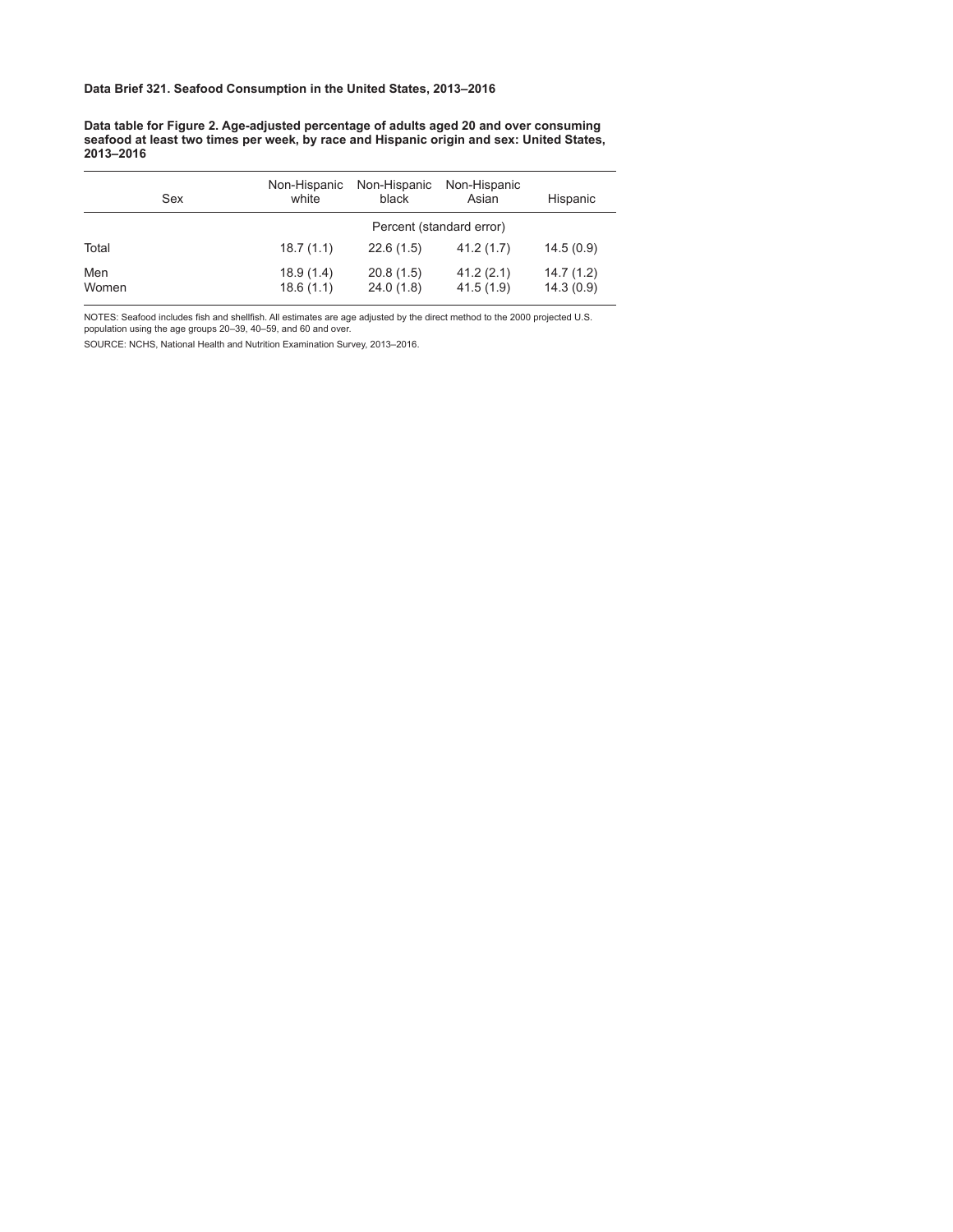| Data table for Figure 3. Percentage of youth aged 2–19 years consuming seafood at least |
|-----------------------------------------------------------------------------------------|
| two times per week, by age and sex: United States, 2013–2016                            |

|               | Sex | $2-19$ years         | $2-5$ years              | $6-11$ years         | $12 - 19$ years      |  |  |
|---------------|-----|----------------------|--------------------------|----------------------|----------------------|--|--|
|               |     |                      | Percent (standard error) |                      |                      |  |  |
| Total         |     | 5.6(0.5)             | 5.2(0.9)                 | 5.8(0.7)             | 5.6(0.5)             |  |  |
| Boys<br>Girls |     | 5.7(0.6)<br>5.4(0.7) | 5.1(1.2)<br>5.4(0.9)     | 5.4(1.0)<br>6.2(1.3) | 6.1(0.7)<br>5.0(0.7) |  |  |

NOTE: Seafood includes fish and shellfish.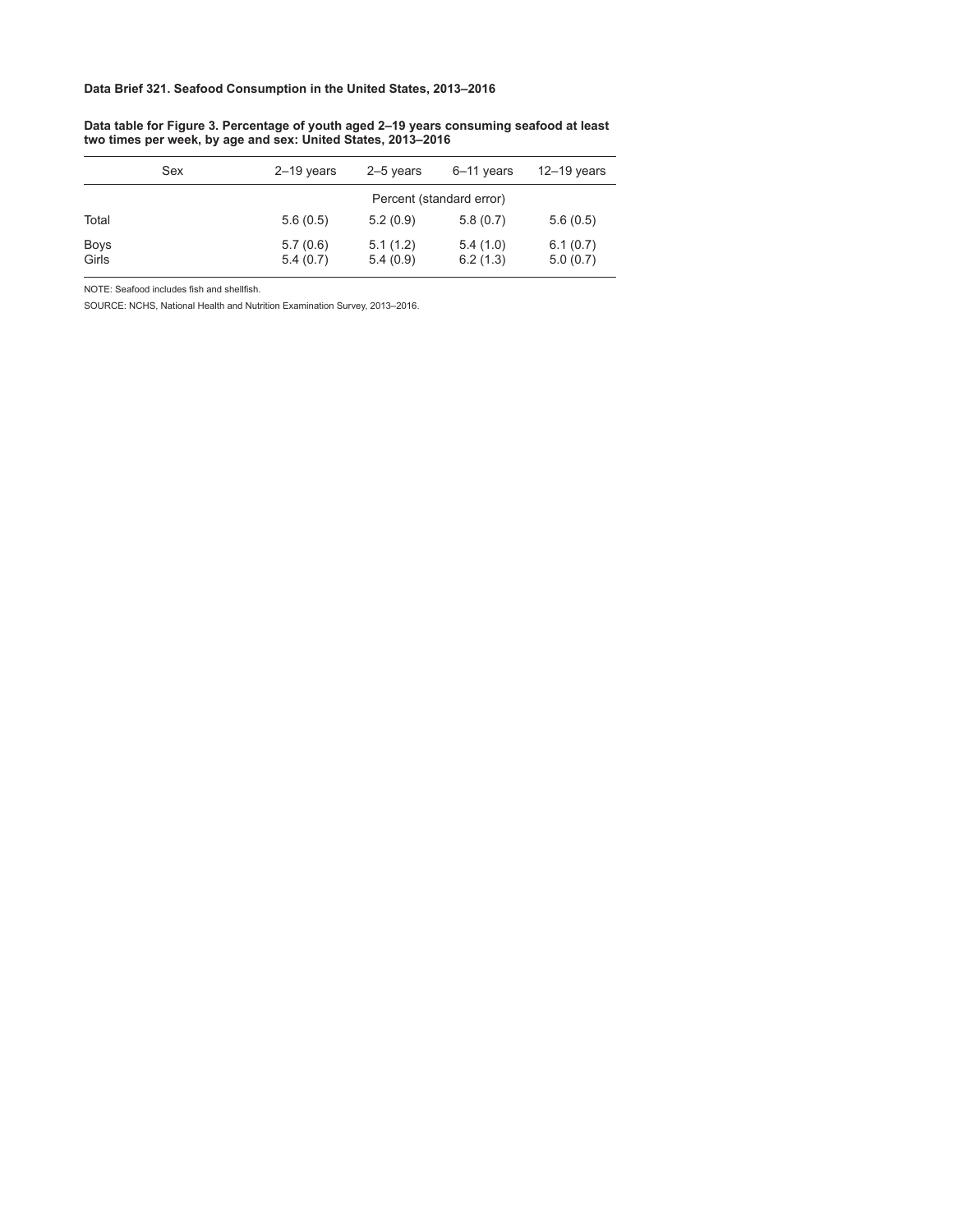### **Data table for Figure 4. Percentage of youth aged 2–19 years consuming seafood at least two times per week, by race and Hispanic origin and sex: United States, 2013–2016**

| Sex                  | Non-Hispanic<br>white | Non-Hispanic<br>black    | Non-Hispanic<br>Asian  | Hispanic             |
|----------------------|-----------------------|--------------------------|------------------------|----------------------|
|                      |                       | Percent (standard error) |                        |                      |
| Total                | 4.1(0.6)              | 7.5(0.9)                 | 19.6(2.5)              | 4.8(0.7)             |
| <b>Boys</b><br>Girls | 4.6(1.0)<br>3.5(0.9)  | 5.6(0.9)<br>9.5(1.2)     | 20.7(2.9)<br>18.5(3.5) | 5.5(1.0)<br>4.2(0.9) |

NOTE: Seafood includes fish and shellfish.